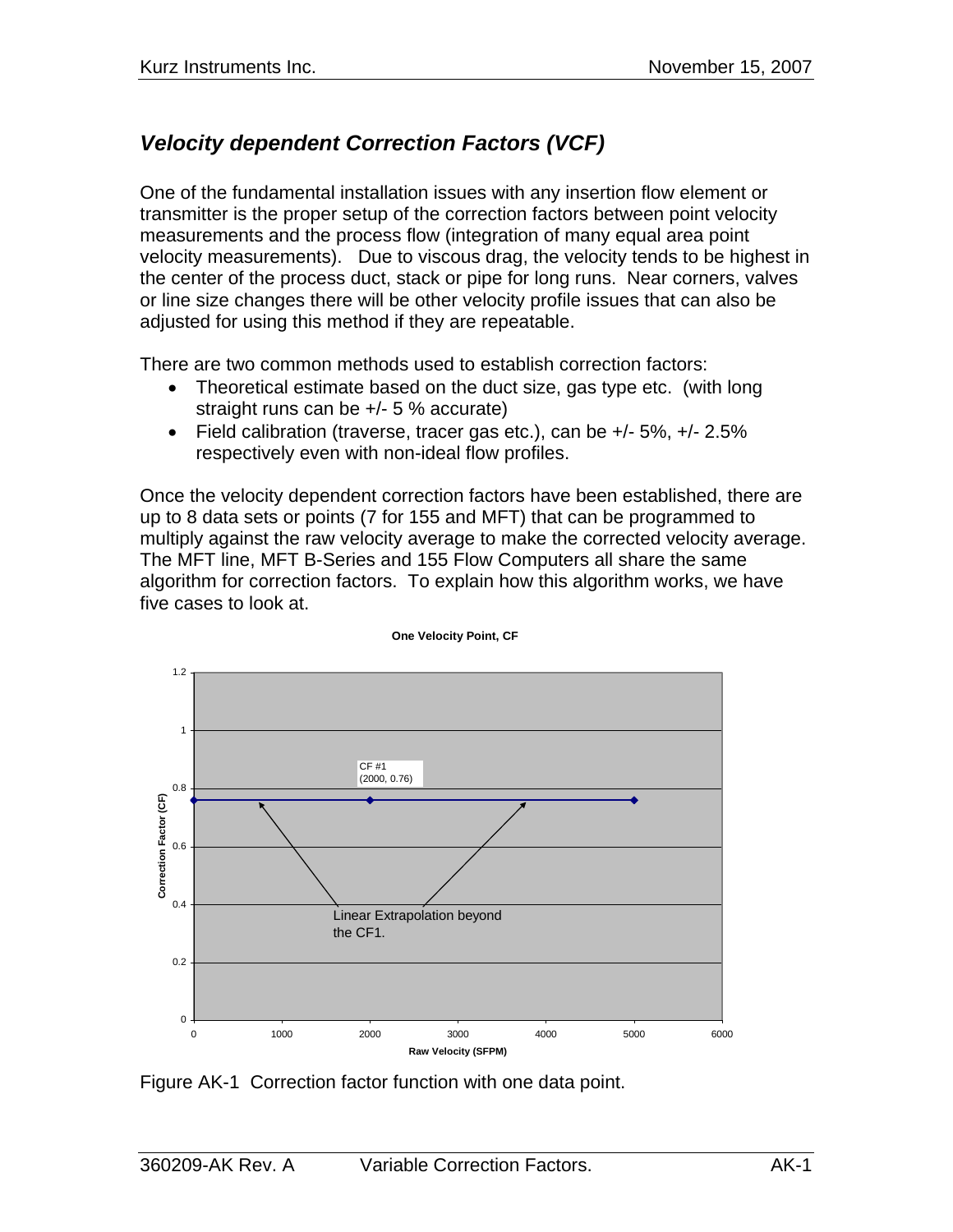In the case of one data point we see this correction factor applies to all velocities above and below the value entered. It therefore does not matter what velocity is used to enter the correction factor.



**Two Velocity Points, CF**

Figure AK-2. Correction Factor function with two data points.

When two correction factors are entered, a simple straight line is used between these points which also applies above and below the values entered as shown in Figure AK-2.

When three correction factors are entered, there are two straight lines used. The first line is based on CF1 and CF2 and applies between these points and at velocities below this. The second line is base on CF2 and CF3 and all points above these velocities as shown in Figure AK-3.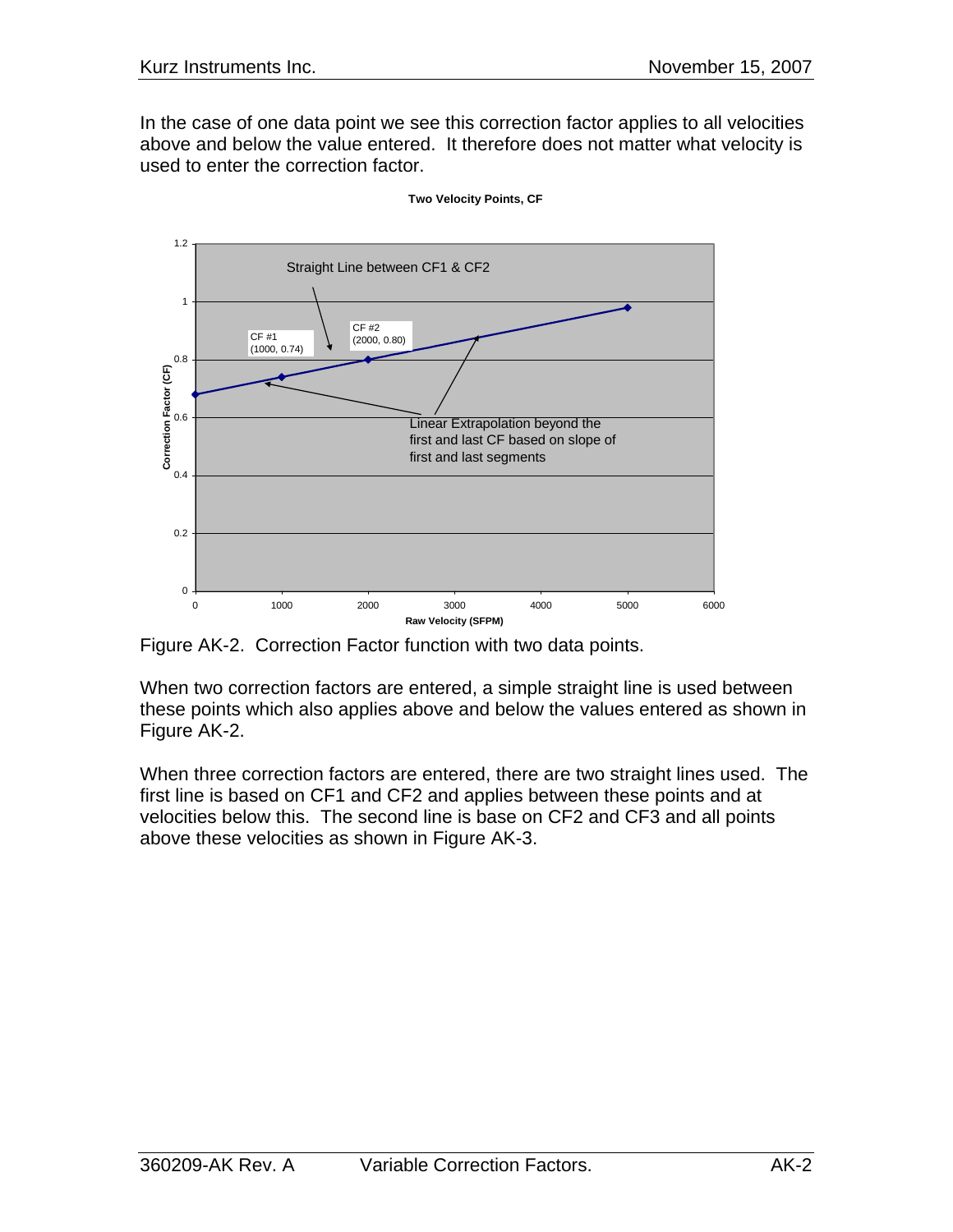

**Three Velocity Points, CF**



#### **Warning**

**If points are place too close in velocity to each other with CF that vary too much, you will get very large swings in the CF, especially with velocities outside or beyond lower and upper end points.** 

### **Recommendations**

**It is recommended that all correction factors be inspected in a spreadsheet for their smoothness before programming into a Kurz flow meter or flow computer.** 

**Alternately, set the first CF at 0 velocity and the last at the Max. velocity so you are never extrapolating from the slope of the first and last segments. This ensures the CF is a reasonable value over the velocity range of interest.** 

If four points or more are use, the correction factors for the center points are second order smooth curves. The first and last segments are still straight lines as well as velocities above and below the first and last points as shown in Figures AK-4 and AK-5.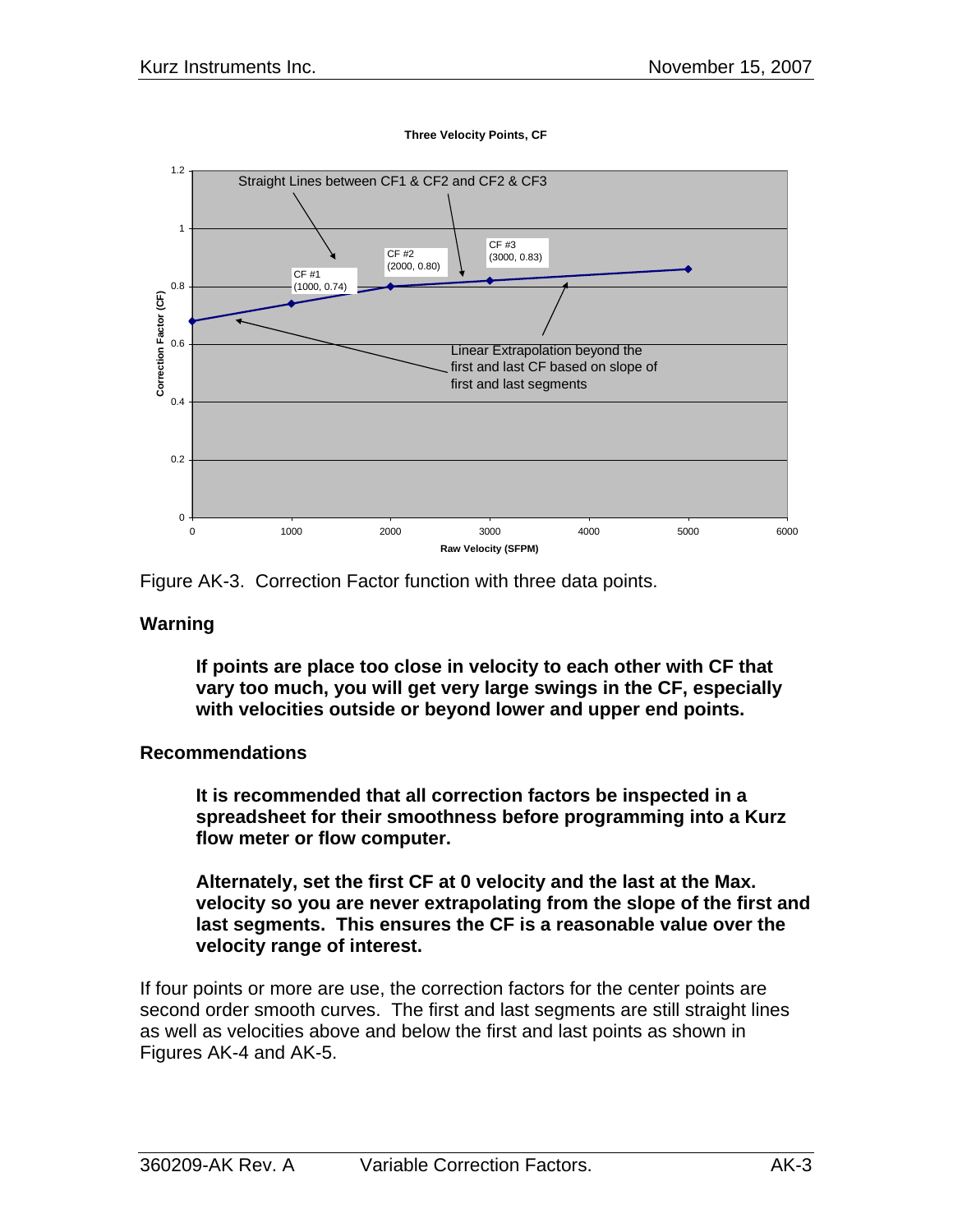

**Four Velocity Points, CF**

Figure AK-4. Correction Factor function with four data points.

**Seven Velocity Points, CF**



Figure AK-5. Correction Factor function with five data points.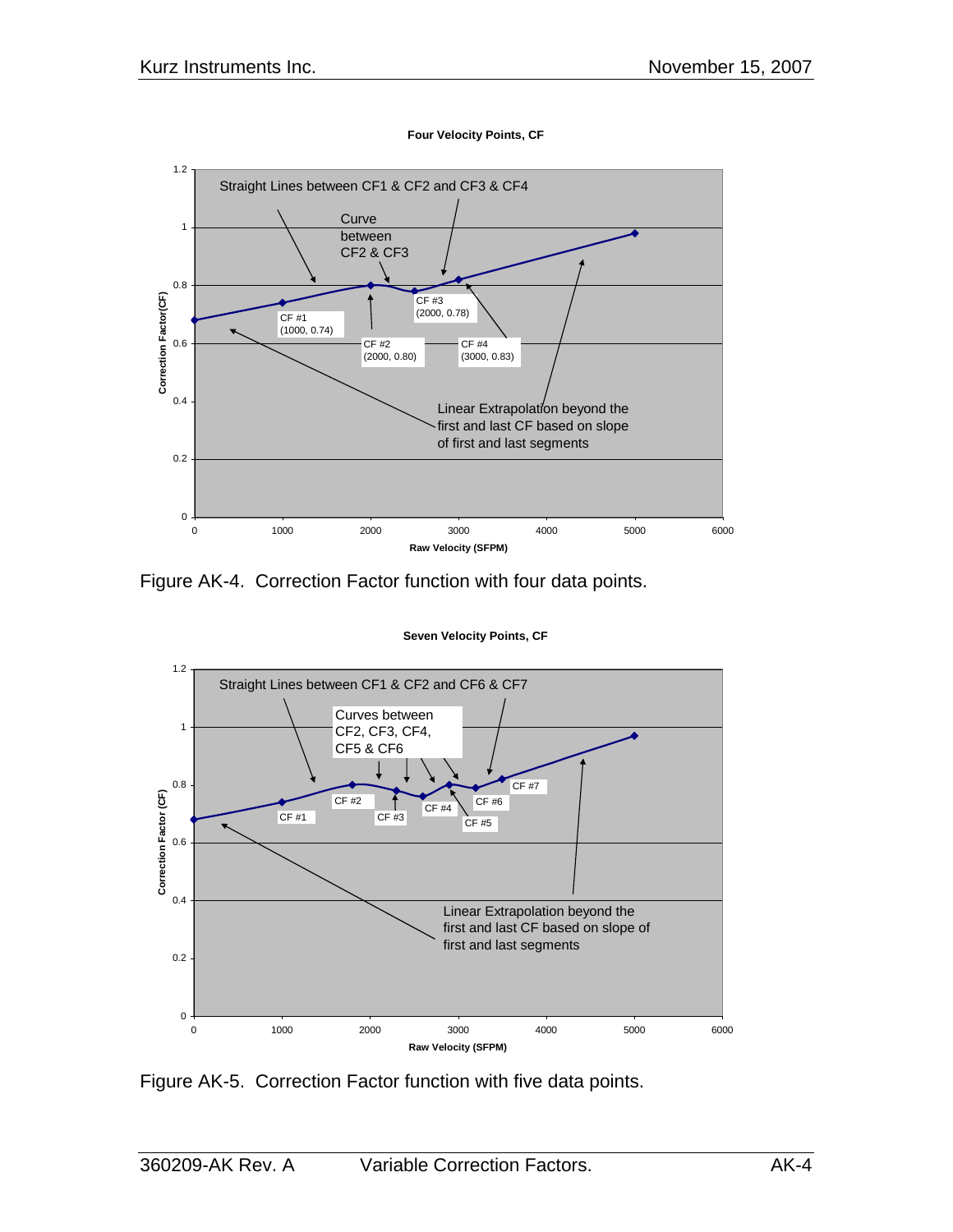## *User Menus for Variable CF*

Before looking at the user menus used with the 2x16 LCD interface for the correction factor data, we need to understand some nomenclature first.

### **Nomenclature**

The variable correction factor examples shown in Figures AK-1 to AK-5 have a CF at velocity X. However, the actual meter menus for this data are based on two velocity numbers, the reference velocity (R) at the observed velocity data (D) as shown in Table AK-1.

| velocity Data ( <b>D</b> or vas) and compated or |                 |                  |      |  |  |
|--------------------------------------------------|-----------------|------------------|------|--|--|
| Data                                             | R (MFT & MFT B) | D (MFT & MFT B)  |      |  |  |
| Set#                                             | Vrm (155)       | <b>Vds (155)</b> | СF   |  |  |
|                                                  |                 |                  |      |  |  |
|                                                  | 740             | 1000             | 0.74 |  |  |
| 2                                                | 1440            | 1800             | 0.8  |  |  |
| 3                                                | 1794            | 2300             | 0.78 |  |  |
| 4                                                | 1976            | 2600             | 0.76 |  |  |
| 5                                                | 2320            | 2900             | 0.8  |  |  |
| 6                                                | 2528            | 3200             | 0.79 |  |  |
|                                                  | 2870            | 3500             | 0.82 |  |  |

Table AK-1 Comparison of Reference velocity (**R or Vrm**), Observed velocity Data (**D or Vds**) and computed **CF**

Collecting the data then graphing it in a spreadsheet requires making a new column as shown above,  $CF = R/D$ . Then the graph of  $CF$  vs. D can be made to ensure it is smooth and extrapolates to lower and higher velocities as needed.

The 155 multipoint flow computer uses indicated velocity data for each input channel assocated with a meter as well as the process average velocity. The extra data is used to make the best correction factor estimate possible if a sensor is "Kicked out" or removed from the average. Table AK-2 compares this nomenclature between the single point and multipoint meters.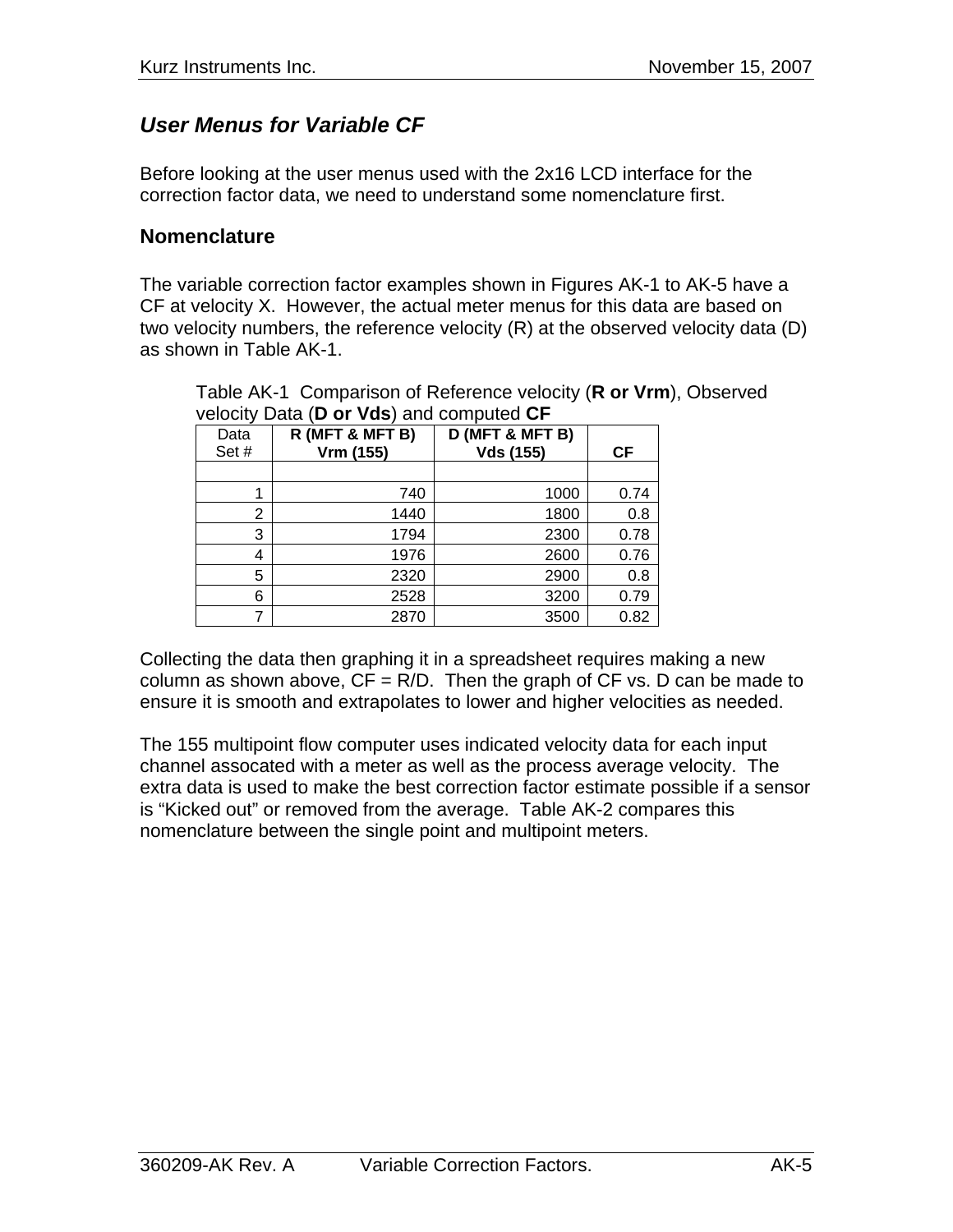| Table AK-2. Three velocity data set comparisons of the data needed for a |
|--------------------------------------------------------------------------|
| four sensor 155 multipoint system and a single point MFT or MFT B meter. |

|                     | <b>Velocity Data</b> | Reference        | Indicated            |
|---------------------|----------------------|------------------|----------------------|
|                     | Set#                 | Velocity         | Sensor               |
|                     |                      | Average          | <b>Velocity Data</b> |
| 155 *               | 1                    | Vrm1             | Vds1 CH A            |
| $CF$ type $= CCF$   |                      |                  | Vds1 CH B            |
|                     |                      |                  | Vds1 CH C            |
|                     |                      |                  | Vds1 CHD             |
|                     | 2                    | Vrm2             | Vds2 CHA             |
|                     |                      |                  | Vds2 CHB             |
|                     |                      |                  | Vds2 CHC             |
|                     |                      |                  | Vds2 CHD             |
|                     | 3                    | Vrm <sub>3</sub> | Vds3 CHA             |
|                     |                      |                  | Vds3 CHB             |
|                     |                      |                  | Vds3 CHC             |
|                     |                      |                  | Vds3 CHD             |
| <b>MFT</b> series   | 1                    | R <sub>1</sub>   | D <sub>1</sub>       |
| 454FT,              | $\overline{2}$       | R <sub>2</sub>   | D <sub>2</sub>       |
| 504FT, 534FT        | 3                    | R <sub>3</sub>   | D <sub>3</sub>       |
| K-BAR-2000          |                      |                  |                      |
| 2440                |                      |                  |                      |
| <b>MFT B-Series</b> | 1                    | R <sub>1</sub>   | D <sub>1</sub>       |
| 454FTB              | $\overline{2}$       | R <sub>2</sub>   | D <sub>2</sub>       |
| 504FTB              | 3                    | R <sub>3</sub>   | D <sub>3</sub>       |
| 534FTB              |                      |                  |                      |
| K-BAR-2000B         |                      |                  |                      |

\* The 155 supports two formats of CF, one called CCF and the other VCF. The recommended method with the 155 is CCF and it works as shown in Table AK-2 and matches the MFT line nomenclature as shown. The VCF type is not recommended with the multipoint 155 systems and is not described here.

## **Correction Factor Menus**

The CF menus are found under *Program Mode*, by advancing to "Set Meter X Data", press **E** to access the X meter of interest. In the 155, X can be 1 to 16 whereas with the MFT and MFT B-series flow transmitters this would be meter 1. The 155 flow computer menus are found in the 360204-6.81 summary quide. The 155 supports both a "BIAS" correction factor which is a velocity independent correction factor, just like having one data set and the multiple velocity types described above.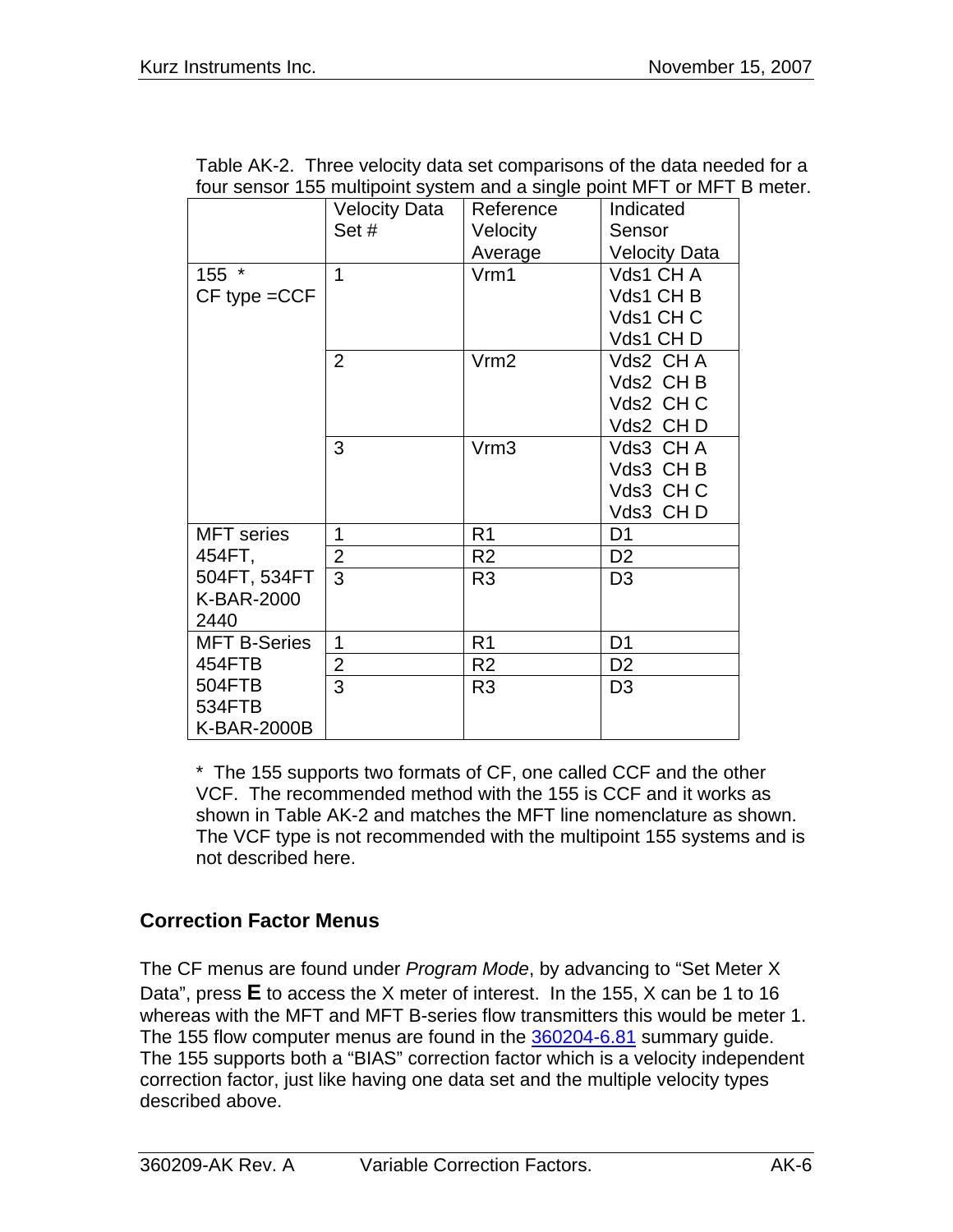The MFT line and MFT B-Series also have a sensor blockage correction factor SBCF which is base on the probe support diameter, insertion depth and duct area. It is a number < 1.0 to account the area blockage caused by the probe support and sensor window.

### **MFT B-Series Meter Correction Factors**

Once the field calibration process (CAL-016) is complete, correction factors reviewed with a spreadsheet, it is safe to enter this data into the flow meter. Then the indicated flow reading will match the reference method flow reads resulting in the best absolute accuracy.

Enter *Program Mode*, press **P** using the edit or tech access code, 645321 then press **E**. Advance using the **P** key to the menu:

|              | PRESS E TO SET |  |
|--------------|----------------|--|
| METER 1 FLOW |                |  |

Now press **P** to advance to the screen for correction factors starting with:

| ENTER BIAS CF   |
|-----------------|
| $BCF = x.xxxxx$ |

This is a velocity independent correction factor which is useful to "tune" the meter without having to re-enter a whole set of correction factors from a field calibration. By typing the value of interest and **E** you can change this setting. The next menu enters the VCF menu area.

| PRESS E TO SET |  |  |
|----------------|--|--|
| VARIABLE CF    |  |  |

Press **P** or **E** to move pass this screen. After this we select the number of correction factor data sets to be used.

| ENTER # OF FLOW |  |  |
|-----------------|--|--|
| DATA SETS       |  |  |

Use the **^v** keys or type the number of data sets on the keypad followed by **E**.

| ENTER FLOW |  |     |  |  |
|------------|--|-----|--|--|
| DATA SET   |  | - # |  |  |